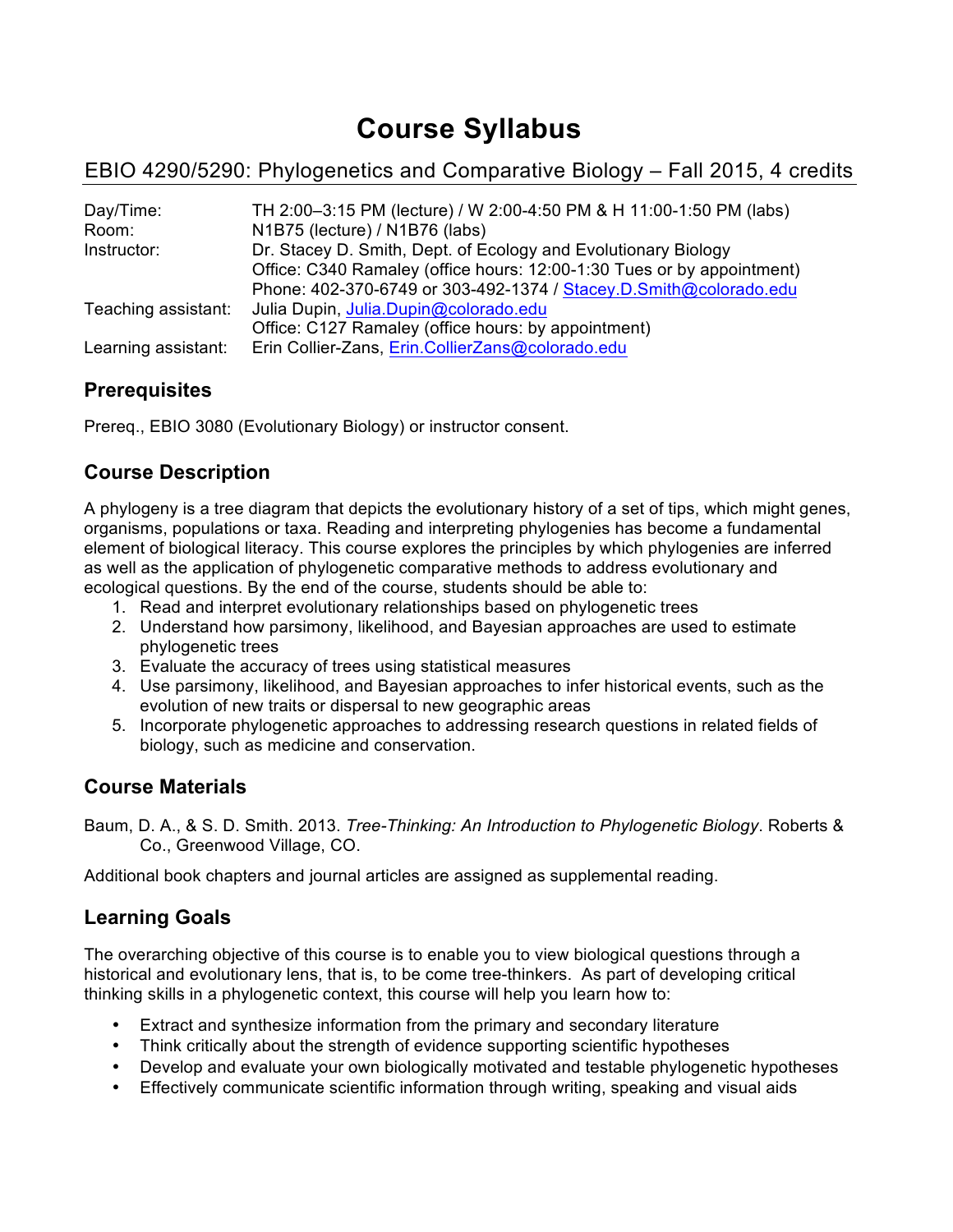**Assessment:** Points for this course are divided among four categories, totaling 500 points.

| In-class activities & homework (20%): | 100 |
|---------------------------------------|-----|
| Laboratory activities (25%):          | 125 |
| Exams $(2$ at $15%$ each):            | 150 |
| Individual research project (25%)     | 125 |
| Total                                 | 500 |

In-class activities & homework: In-class activities may include solving problems, paper discussions, writing exercises, or quizzes based on the reading material. Homework may be used to provide additional reinforcement of concepts covered in class. Each week of class will have ~8 in-class or homework points.

| <b>Total Points</b> | Percent           | Grade |
|---------------------|-------------------|-------|
| 470-500             | 94-100            | A     |
| 450-469             | 90-93.9           | А-    |
| 435-449             | 87-89.9           | B+    |
| 420-434             | 84-86.9           | B     |
| 400-419             | 80-83.9           | B-    |
| 462-399             | 77-79.9           | C+    |
| 385-461             | 74-76.9           | C     |
| 350-384             | 70-73.9           | C-    |
| 335-349             | 67-69.9           | D+    |
| 320-334             | 64-66.9           | D     |
| 300-319             | 60-63.9           | D-    |
| 0-299               | <b>Below 59.9</b> | F     |

Laboratory activities: Each week's lab will have a corresponding work sheet outlining the computational exercises to be completed. These will be graded to assess participation in the lab. See lab syllabus for more details.

Exams: There will be two exams, each worth 75 points. The exams will contain a mixture of problems, multiple choice questions, and short essay questions.

Individual Research Project: You will identify a research question in comparative biology and perform a phylogenetic analysis using skills learned in class. You will prepare a written report of your findings will be due at the end of the semester and you will present your findings to the class. More details are given below.

Extra Credit: There will be one extra credit activity worth 15 points. Information about this activity will be given following the first exam.

#### **Policies:**

- **Make-up assignments:** If there is a foreseeable event that may cause you to miss class or lab, you must contact the instructors and the TA in advance. Make-up work will only be allowed for documented excusable absences (e.g., illness, death in the family) and must be completed within one week of the original deadline. No credit will be given after this point.
- **Late assignments:** 5% of the credit will be deducted for every hour past the due date and time.
- **Classroom behavior:** Cell phone use is not permitted during class. Laptops/tablets must be used only for classroom related activities. Students using laptops/tablets for other purposes will be asked to leave and will not receive credit for any in-class activity on that date. Students are expected to participate in all activities and refrain from behaviors that detract from other students' learning (e.g., talking while the instructor is speaking).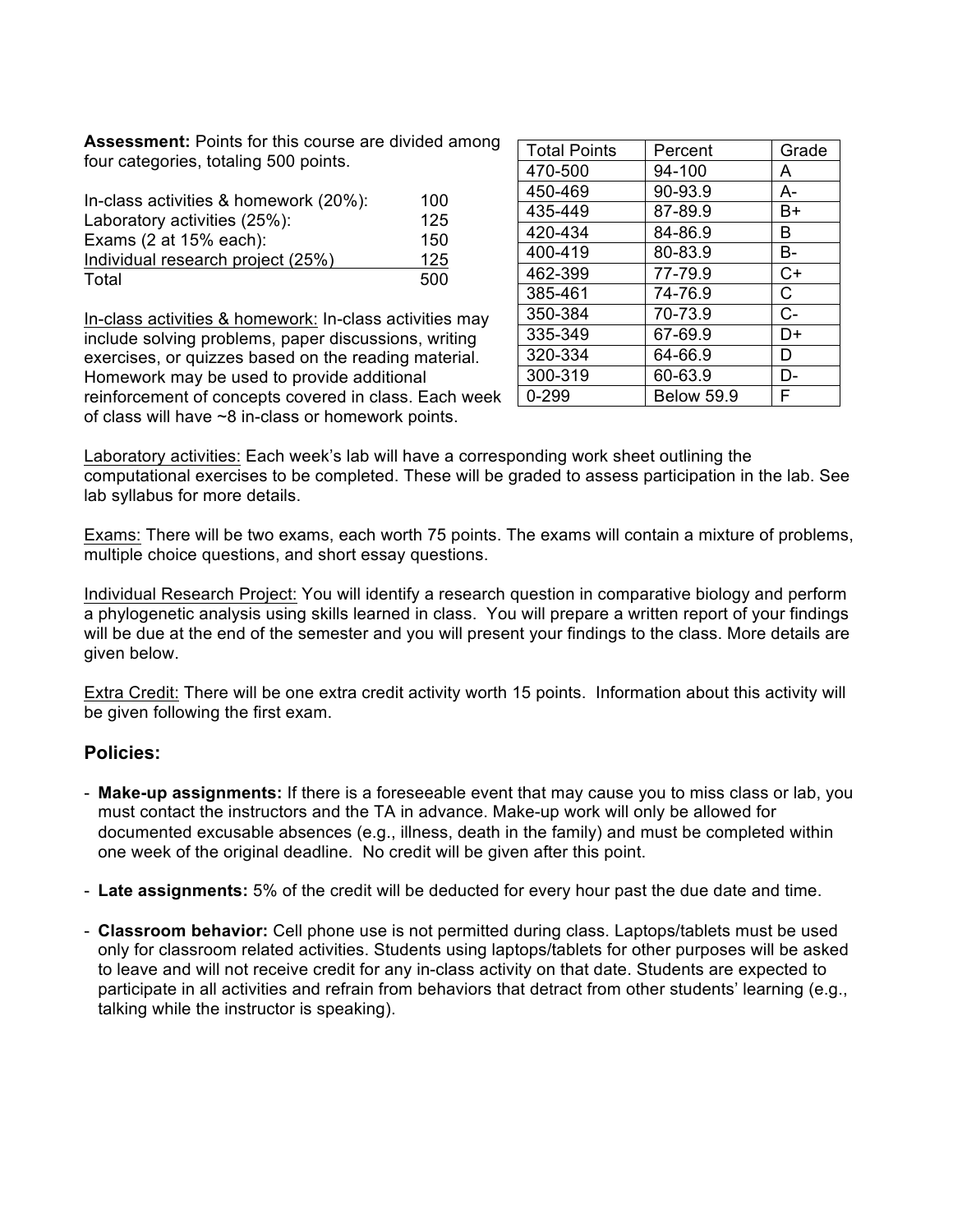## **Individual Research Project (125 points):**

- The choice of topic (10 points) is due on 10/2 at noon and should be uploaded to dropbox as a MS word document with the file labeled with your last name ("Smith\_4290Topic.doc"). Following the example on D2L in the assignments folder, it should include a draft title and a single paragraph, which describes (1) the target taxon, (2) the scientific question to be addressed, (3) the hypothesis, (4) the rationale for this hypothesis, and (5) the approach to be used to test the hypothesis. All projects will include inferring a phylogeny from existing sequence data and performing one comparative analysis (e.g., trait reconstruction, correlation analysis).
- **The project outline (15 points) is due 10/30 at noon** and must be uploaded to dropbox as a MS word document with the file labeled with your last name ("Smith\_4290Outline.doc"). It should include (1) a revised version of your topic incorporating any feedback that you were provided, (2) a description of the source of the data and (3) a detailed outline of the approach (e.g., the programs to be used, the optimality criterion, the model, etc.). You will be graded on completion and on quality (e.g. of revision). See outline rubric in the assignments folder for more information.
- **The final dataset (9 points) is due IN LAB during the week of 11/5**. By the end of the lab, you must upload your data as a single file ("Smith\_4290Dataset.nex") to dropbox. This dataset should take the form of a single combined nexus file, with a sequence alignment, one or more trees, and character state data, that can be executed (i.e., opened and analyzed in Mesquite). An example will be provided.
- **The draft paper (20 points) is due IN LAB during the week of 11/19** and must be uploaded to dropbox as a MS word document with the file labeled with your last name ("Smith\_4290Draft.doc") before your lab session. It should include five sections (1) a general introduction to the topic and study system, ending in a paragraph giving the specific questions addressed or hypotheses tested (2) materials and methods, (3) results, (4) discussion, and (5) literature cited, follow this format: http://www.chicagomanualofstyle.org/tools\_citationguide.html. Every paper should have at least one figure, one table, and 5 peer-review articles in addition to other citations. You will bring 3 print copies of your paper to lab for peer review, and this preparation along with your participation will count for your lab points that week.
- **The revised paper (20 points) is due by 12/4 at noon** and must be uploaded to dropbox as a MS word document with the file labeled with your last name ("Smith\_4290Revised.doc"). Before revising, turn on the track changes option. Use 'comments' to explain your changes to me. Your score for this assignment will be based on the completeness of the paper and the effort you place in revising. I will return comments by 12/7.
- **The lightning talks (21 points)** will take place during the last two class sessions. Each student will be allotted 7 minutes with 1 minute for questions. I suggest that the structure of the talk follow that of the four sections of the paper, with roughly 2 slides per section.
- **The final paper (35 points) is due by 12/1 at noon** and should incorporate the comments that I gave on the revised version.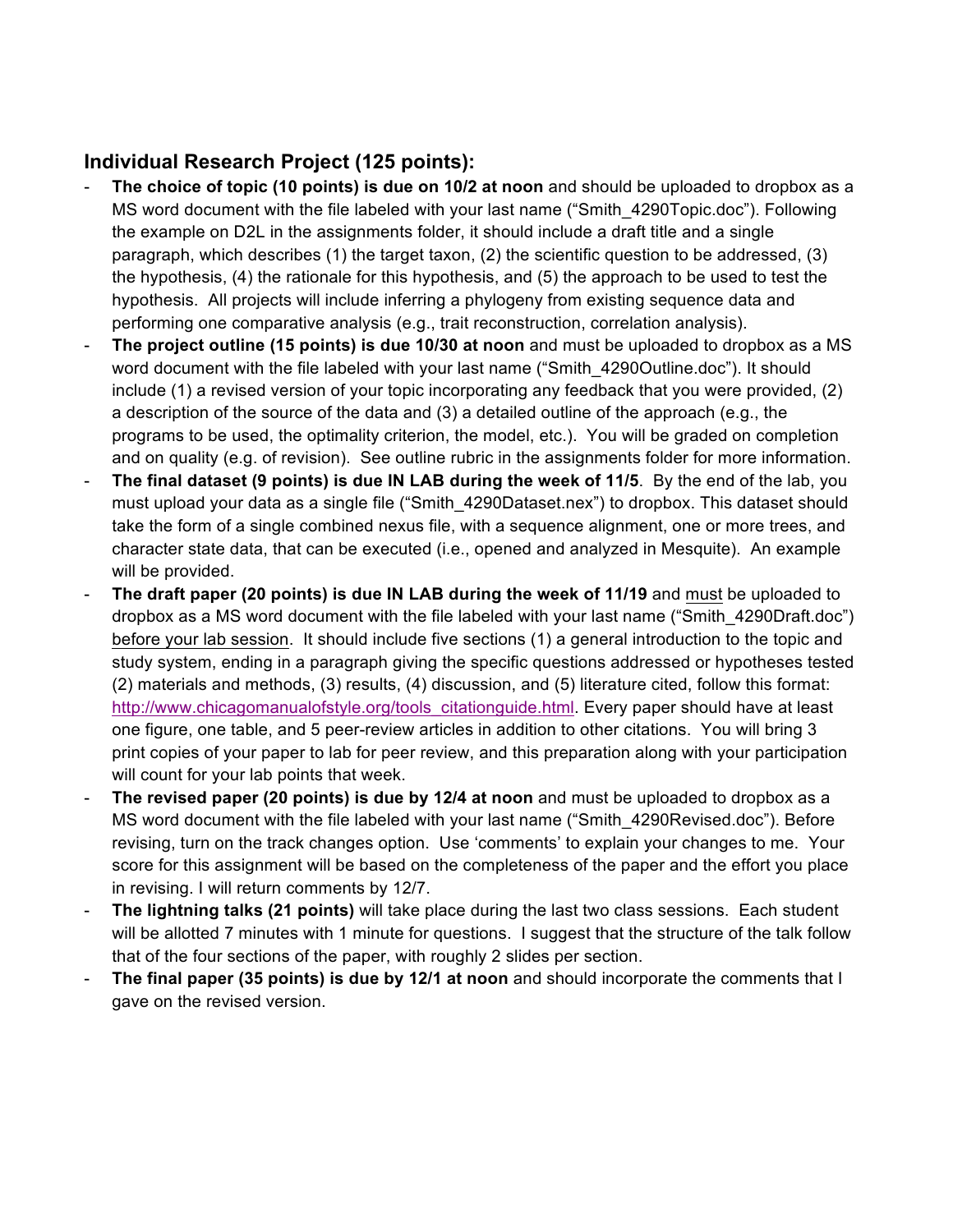## **\*\*THIS SYLLABUS IS SUBJECT TO CHANGE; UPDATED VERSIONS WILL BE ON D2L\*\***

| Date    | Topic                                                   | Reading                                  | Project       |
|---------|---------------------------------------------------------|------------------------------------------|---------------|
| 8/25    | History of tree-thinking                                | Ch. 1, 2                                 |               |
| 8/27    | Paper Discussion; Tree-thinking vs Ladder-thinking      | O'Hara 1998                              |               |
|         | Lab 1: Pre-Test / Clade race [8 pts]                    |                                          |               |
| 9/1     | Phylogeny representation                                | Ch.3                                     |               |
| 9/3     | Phylogenetic kung-fu                                    |                                          |               |
|         | Lab 2: Tree Manipulation [9 pts]                        |                                          |               |
| 9/8     | Trait evolution                                         | $\overline{Ch}$ . 4                      |               |
|         |                                                         |                                          |               |
| 9/10    | Paper Discussion: Origin of echolocation                | Teeling et al. 2000                      |               |
|         | Lab 3: Trait evolution [9 pts]                          |                                          |               |
| 9/15    | Relatedness, Classification, Tree reading practice      | Ch. 5                                    |               |
| 9/17    | Paper discussion: Phylogenetic Forensics                | Metzker et al. 2002                      |               |
|         | Lab 4: Building a data matrix [9 pts]                   |                                          |               |
| 9/22    | Intro. to Parsimony                                     | Ch. 7                                    |               |
| 9/24    | Parsimony cont.; Discussion of topic choices            |                                          |               |
|         | Lab 5: Parsimony [9 pts]                                |                                          |               |
| 9/29    | Intro. to Model-based methods                           | Ch. 8 (excl. Dist. & Bayesian inference) |               |
| 10/1    | Maximum Likelihood & Paper discussion                   | Lewis 1998                               |               |
|         | Lab 6: Maximum likelihood [9 pts]                       |                                          | Topic Choice  |
| 10/6    | Intro to Bayesian methods                               | Ch. 8 (p. 247-258)                       |               |
| 10/8    | Bayesian methods cont.                                  | Holder and Lewis 2003                    |               |
|         | Lab 7: Bayesian analysis [9 pts]                        |                                          |               |
| 10/13   | Exam I                                                  |                                          |               |
| 10/15   | Knowing your data: signal and support                   | Ch. 9 (p. 265-280)                       |               |
|         | Lab 8: Phylogenetic signal, bootstrapping [9 pts]       |                                          |               |
| $10/20$ | Studying discrete trait history w/ ML and Bayesian      | Ch. 10 (p. 316-322; 325-327)             |               |
| 10/22   | Paper discussion: History of lichen symbiosis           | Lutzoni et al. 2001                      |               |
|         | Lab 9: Ancestral states and trends [9 pts]              |                                          |               |
| 10/27   | Adaptation & correlated evolution of discrete traits    | Ch. 10 (p. 323-324)                      |               |
| 10/29   | Paper discussion: Evolution of wind pollination         | Friedman and Barrett, 2008               |               |
|         | Lab 10: Correlated evolution of discrete traits [9 pts] |                                          | Outline       |
| 11/3    | Project conferences                                     |                                          |               |
| 11/5    | Project conferences                                     |                                          |               |
|         | Lab 11: Project workshop [9 pts]                        |                                          | Dataset       |
| 11/10   | Studying the history of continuous traits               | Ch. 10 (p. 327-348)                      |               |
| 11/12   | Paper discussion: Independent contrasts;                | Felsenstein 1985; Podos 2001             |               |
|         | Beaks and Songs in Darwin's finches                     |                                          |               |
|         | Lab 12: Cont. ASR / PICS correlation [9 pts]            |                                          |               |
| 11/17   | <b>Exam II</b>                                          |                                          |               |
| 11/19   | Elements of scientific writing                          |                                          | Draft Paper   |
|         | Lab 13: Writing workshop/Peer Review [9 pts]            |                                          |               |
| 11/25   | Thanksgiving / Fall Break                               |                                          |               |
| 12/1    | Gene trees and species trees (GT/ST)                    | Ch. 6; Maddison 1997                     |               |
| 12/3    | Gene trees and species trees cont.                      |                                          |               |
|         | Lab 14: Phylogenomics Lab [9 pts]                       |                                          | Revised Paper |
| 12/8    | Lightning talks                                         |                                          |               |
| 12/10   | Lightning talks                                         |                                          |               |
| 12/11   |                                                         |                                          | Final Paper   |